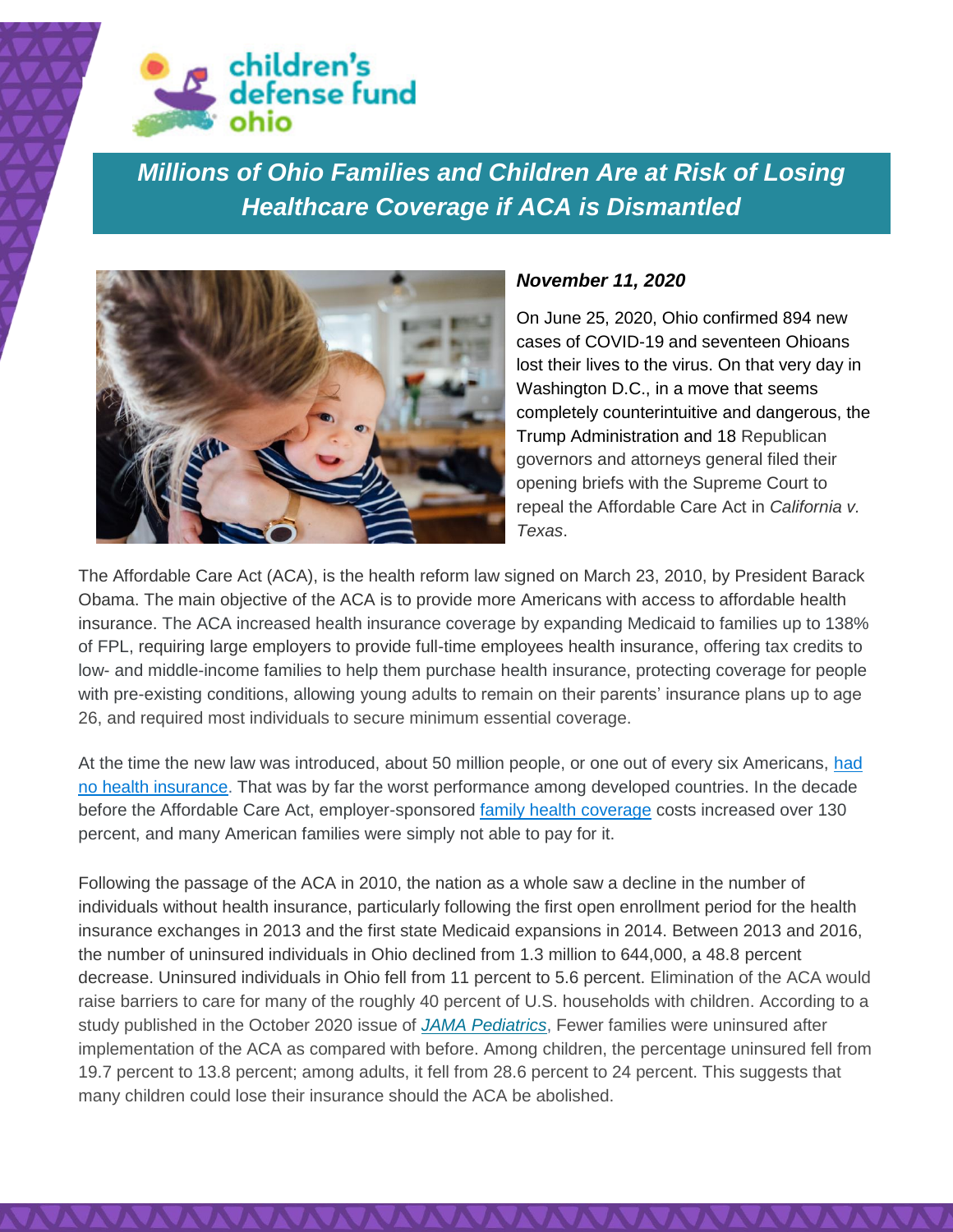

With the election of President Donald Trump in 2016, the Affordable Care Act's future became uncertain. [The](https://www.statista.com/statistics/632001/voter-turnout-of-the-exit-polls-of-the-2016-elections-by-view-on-obamacare/)  [repeal of t](https://www.statista.com/statistics/632001/voter-turnout-of-the-exit-polls-of-the-2016-elections-by-view-on-obamacare/)he ACA was one of the cornerstones of his election campaign. Symbolically, Trump signed an Executive Order on his first day as president which introduced the law's repeal, even today, almost exactly four years later, there is still no official Republican health program available. However, the first attempted repeal of the ACA failed in March 2017 due to disagreements within the Republican caucus.

*Photo b[y Caroline Hernandez](https://unsplash.com/@carolinehdz?utm_source=unsplash&utm_medium=referral&utm_content=creditCopyText) o[n Unsplash](https://unsplash.com/s/photos/family?utm_source=unsplash&utm_medium=referral&utm_content=creditCopyText)*

The [American Health Care Act](https://www.kff.org/interactive/proposals-to-replace-the-affordable-care-act/) (AHCA), an early attempt to replace the ACA was passed by the House of Representatives, but never made it through the Senate. It would maintain many of the ACA market rules but give states the option to waive certain rules, including the requirement that insurers not charge people with pre-existing conditions higher premiums. It also would restructure the premium tax credits so that lowincome individual market enrollees would receive a smaller tax credit and higher-income enrollees would receive a larger tax credit. In addition, the AHCA would roll back the ACA's [Medicaid](http://www.kff.org/medicaid/issue-brief/the-effects-of-medicaid-expansion-under-the-aca-updated-findings-from-a-literature-review/)  [expansion](http://www.kff.org/medicaid/issue-brief/the-effects-of-medicaid-expansion-under-the-aca-updated-findings-from-a-literature-review/) by phasing out enhanced federal funding for this coverage and would significantly reduce other federal Medicaid funding over time by instituting a per capita cap or, at state option, a block grant for some enrollees.

During the first two years of the Trump Administration, Republicans had a majority in both the House and Senate, this allowed them their best shot at repealing the ACA, but they were unable to do so. The ACA proved very popular with the American people. In 2017, with control of the House of Representatives reverting to Democrat control, it became nearly impossible to pass legislation to repeal the ACA.

After a legislative repeal was taken off the table, efforts to get rid of the ACA through the courts became more serious. The healthcare law is facing its biggest test in years, with *California v. Texas*, as

#### **What's at Risk?**

Protections for [135 million](https://www.americanprogress.org/issues/healthcare/news/2019/10/02/475030/number-americans-preexisting-conditions-district-116th-congress/) people with preexisting conditions: **GONE.**

Public Health and Prevention Fund: **GONE.**

Requirement that essential vaccines be offered at no-cost: **GONE.**

Medicaid expansion currently covering [15 million](https://www.kff.org/health-reform/state-indicator/medicaid-expansion-enrollment/?currentTimeframe=0&sortModel=%7B%22colId%22:%22Location%22,%22sort%22:%22asc%22%7D) people: **GONE.**

Improvements to Medicare, including closed Medicare "donut hole" that reduces prescription drug costs for 12 million seniors: **GONE.**

Allowing kids to stay on their parents' insurance until age 26: **GONE.**

Ban on insurance discrimination against women: **GONE.**

Marketplace tax credits and coverage for 9 million people: **GONE.**

Rules to hold insurance companies accountable: **GONE.**

Key support for local hospitals: **GONE.**

Ban on annual and lifetime limits on coverage: **GONE.**

Limit on out-of-pocket costs: **GONE.**

Requirements that insurance companies cover prescription drugs and maternity care: **GONE.**

Lower costs for 60 million Medicare beneficiaries: **GONE.**

Essential Health Benefits (EHBs): **GONE.**

Required improvements to employer-sponsored coverage: **GONE.**

Small business tax credits: **GONE.**